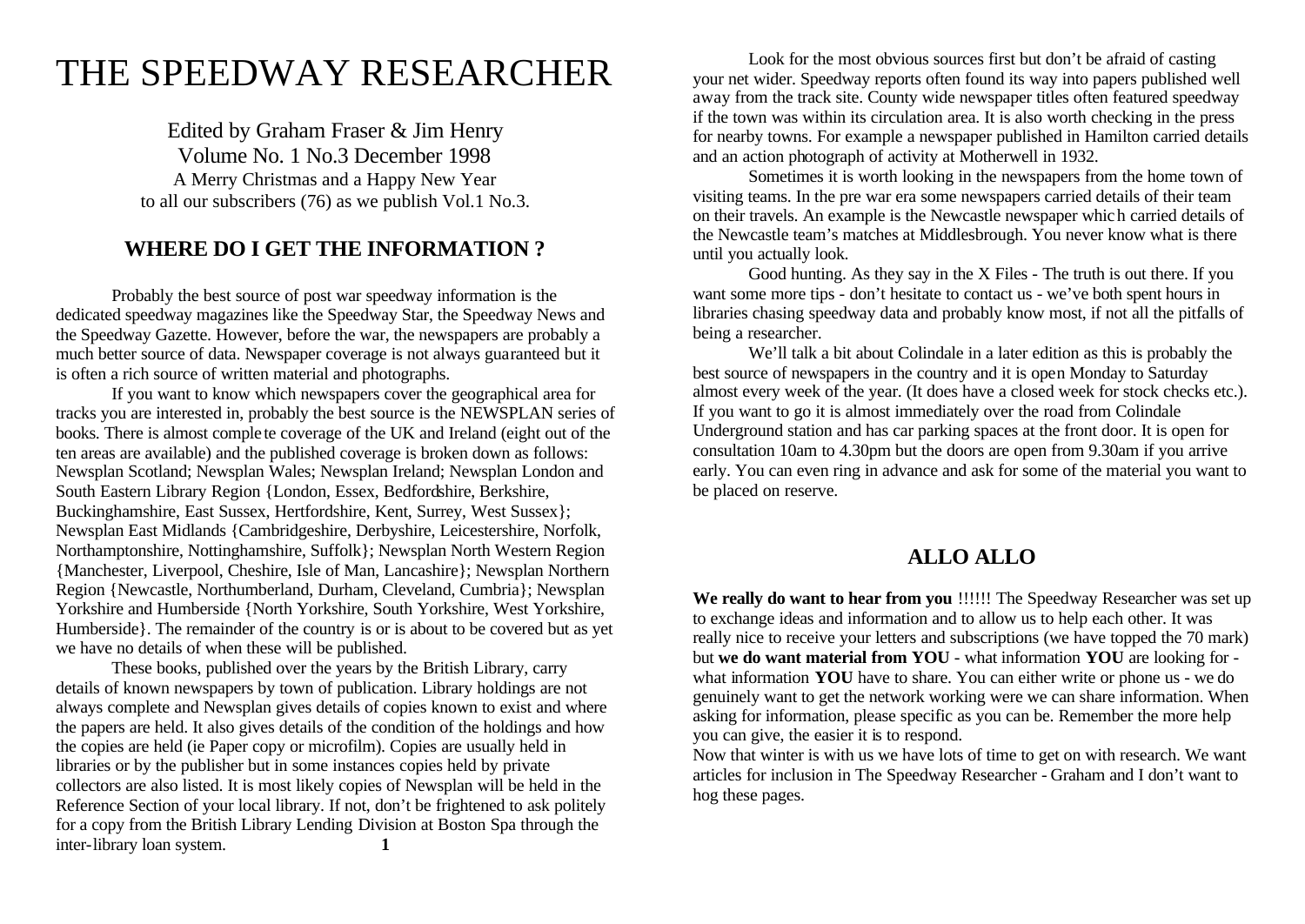#### **The deadline for copy, requests, etc is 1st February 1999. We will do our level best to fit in your requests as soon as possible. Next Publication date 1st March 1999.**

#### **Burnley Speedway - Short Lived but What a Legacy**

Editor Graham Fraser has researched the history of the very short lived venture at Burnley in Lancashire.

It makes fascinating reading. A track with riders of the status of Frank Charles, Joe Abbott and Ginger Lees on its books and it could not make a go of it. Now read on.

 Burnley will never feature as a major track. However in its brief history the track at Towneley proved to be a fertile breeding ground for speedway talent. Towneley Stadium, built for greyhound racing, opened its doors to 12,000 spectators on the afternoon of Easter Saturday 1929 - 30th March. Opened by the local mayor the major trophies were presented to Ginger Lees and Arthur Franklyn of Manchester White City. The second event, also billed in the newspaper as an opening meeting, was staged on Easter Monday and a crowd of 4,000 saw Frank Charles clean up the meeting.

Local press coverage of these two events was excellent with a number of photographs splashed over the front page. The locals had to know that speedway had arrived at Towneley.

The Burnley promotion decide to enter the Northern Dirt Track League and their first match was away at nearby Barnsley Lundwood. The visitors, represented by Frank Charles, Arthur and Cyril Wilcock and Joe Abbott won 17 - 11. This one of the few four man team four heat league format matches (the format was changed to 9 heat six man teams) and the race scores were on the 4 - 2 - 1 basis.

The crowds fell by another thousand for the home meeting of 13th April, some 3,000 watching Frank Charles win the Golden Gauntlet and Cyril Wilcock take the Golden Helmet.

The Burnley team raced at White City in Manchester in a league fixture and were thumped in a bruising 9 heat encounter by 49 - 13. New captain Ginger Lees scored 4, Joe Abbott 3, Frank Charles 3, Cyril Wilcock 2 and Jack Lund 1. The remaining Burnley man in the six man side is not recorded.

The track fell quiet for a short spell as a meeting scheduled for 27th April was postponed to allow for ground reconstruction works to provide car parking spaces at Towneley.

Back on the road the destination was Liverpool's Stanley Stadium in Prescot Road. This time Burnley won 35 - 28 with Frank Charles leading the charge with a 3 ride 12 point maximum, Lees gathered 9 while Abbott took 6 from three second places behind Charles.

The home league debut for Burnley took place at last an the visitors came from the town of Salford and represented Albion Speedway. Another victory with three full or paid maximums from Lees 12, Abbott 11 and Charles 10. The crowds flocked in to see this and at 10,000 the level should **3** have made the promoters very happy with their decision to run league speedway.

Happiness did not last for long and by mid May the promotion decided to call it a day because of the lack of support and loss of capital. The track was put on the market. Despite this the team stayed together and even ventured to Hanley to race in league fixture there. Hanley had just taken over the interests of another Lancashire failure, Bolton, who were out of business at the Raikes Park venue.

Yet again the Burnley side carried all before them and won by an impressive margin of 49 to 13 and visiting stars carried off all the silverware.

Like Bolton and Burnley, the Hanley flirtation with the league did not last very long in 1929. However, unlike the other two, Hanley did come back from the dead and Sun Street staged a fair amount of speedway after the war before it was demolished after the 1963 season.

The sales negotiations ran from mid May until almost the end of June. On 26th June it was announced that the stadium had been sold to a Mr Percy Platt, managing director of Rochdale Speedway. Speedway returned on 29th June when the Burnley team raced Leicester. Joy for the Lancashire speedway fans but, not for long as the meeting was dusted off. After three heats with Burnley leading 13 - 8 the volume of dust was considered to be unacceptable and the meeting was abandoned. A local drought meant that there was no water available to damp down the track.

The last ever meeting was staged on 6th July when the promotion offered the fans a series of individual races. Not surprisingly the major honours went to Frank Charles and Joe Abbott.

The team formally withdrew from the league on 20th July 1929 and speedway died in Burnley. The track continued as a greyhound race stadium for some time but it also closed down. The site is now shared by a school and golf course but careful examination of the area might reward you with a relic.

The Burnley press must have hoped for a reprieve for the sport as they faithfully reported on the exploits of the men who had represented the town. It told of the exploits of Joe Abbott who was loaned to nearby Preston for the season. It gave details of Frank Charles who moved south to Manchester's White City. It even told of the exploits of Ginger Lees who went abroad to race in Copenhagen in Denmark and Hamburg in Germany. The exploits of the other sixty odd riders, reportedly on Burnley's books, are not chronicled in any detail.

What is perhaps amazing is that their stars stayed loyal to them for so long as the number of home bookings they had was very minimal indeed. Maybe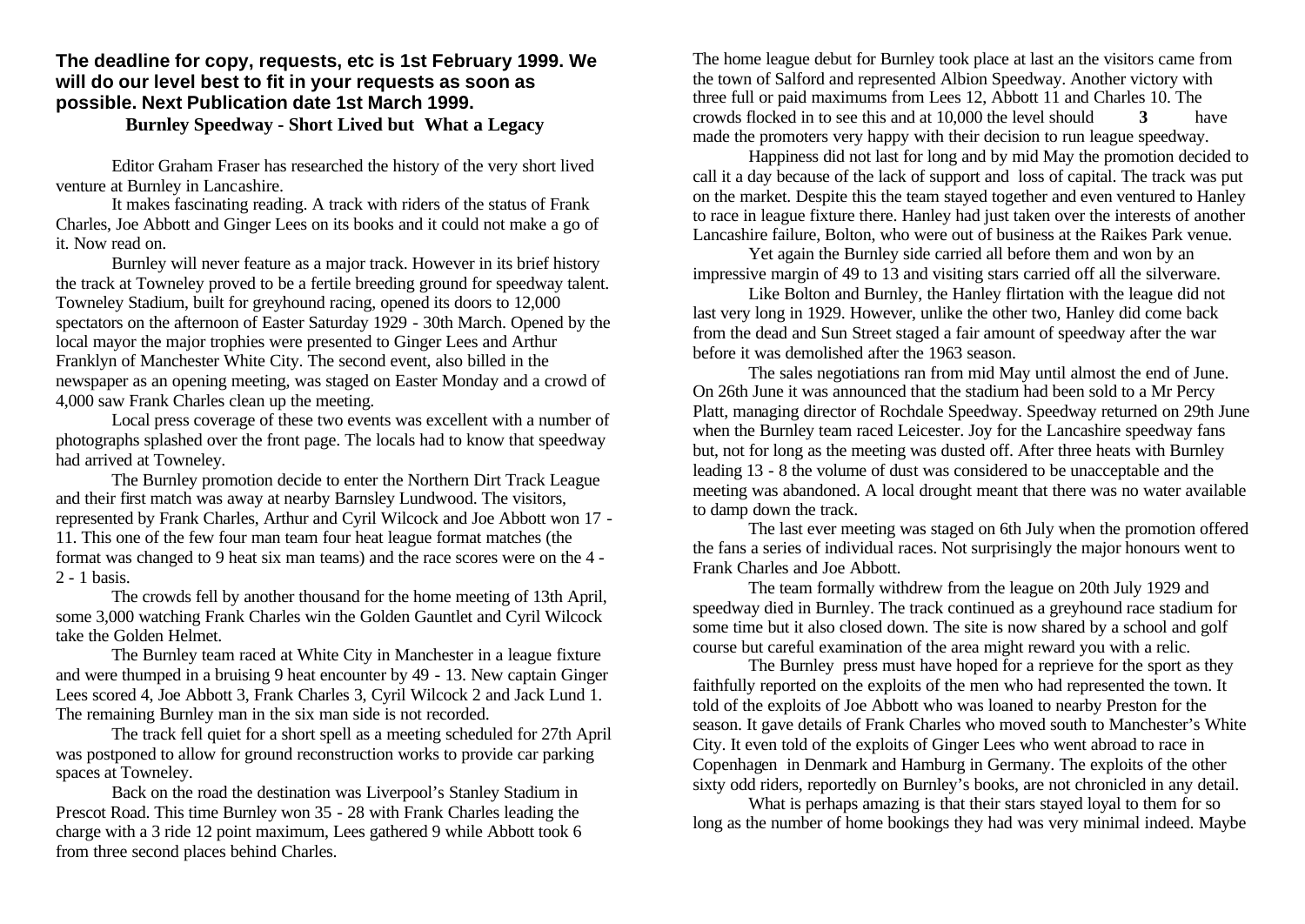they were on a big retainer fee as race income could not have amounted to very much.

Burnley is, despite the volume of detail in this article, one of those dusty old venues. Graham feels his research is not yet complete and would welcome any information about this track you may be able to pass on to him. **4**

# **OUR FRIENDS OUT THERE**

#### CARL CROUCHER 4 Whitmore Street, Maidstone, Kent ME16 8JU Telephone : 01622 204745

Carl is not strictly a speedway historian. His interest is grass track history. (I know we call ourselves The Speedway Researcher but the chances are you will come across grass tracks in you search for speedway and there is no hurt in jotting down the details and sending them to Carl. (Editors)). Carl's speedway interests are sidecars which featured in many of the 1928 meetings up and down the country and were the subject of an attempted revival by a couple of Australians (Alan Bruce and Keith Horton) in 1930 and by another group of Aussies in more recent years.

ROBIN PLAYSTED Noirmont, 23 Eastfield, West Hill, Ottery St. Mary, Devon, EX11 1XN Telephone : 01404 815956

Robin's main interest is speedway badges (and runs dare we say it the Speedway Badge Collectors Club). Robin is trying to compile and circulate information on badges issuing sheets of drawings of badges to members. If you want information on badges, Robin is the person to contact.

ALAN BATES Flat G, 14 Radnor Park Avenue, Folkestone, Kent, CT19 5HN Telephone : 01303 253924

The north London speedway venue of Walthamstow is Alan's main interest. He has been working on the post war history (there are records indicating that the track operated in 1934 ) and he now has heat details for all but five meetings. The missing matches are Away at Aldershot 6.9.1950, Away at Wolverhampton 31.8.1951 and the three team matches

raced by the Wolves in Dublin.16.7.50; 23.5.51;24.6.51. (It is possible these results may be in the Dublin newspapers held in **5** Colindale as some do carry heat details.) Equally, if you are looking for Walthamstow information, Alan is the man to get in touch with. (Maybe once Alan has all the post war data he would complete the track history and research 1934. Jim Henry for one would be very interested in what went on there as it is another of these hazy venues.)

MIKE CRAVEN "Appleby", 10 Station Road, Mickle Trafford, Chester, CH2 4EH Telephone : 01244 300286

Mike's interest lies in the coastal town of Fleetwood and the team that raced there in the late 1940s and early 1950s. Mike is trying to compile details of the Flyers, not an easy task as the programmes are now very very hard to come by. The local papers did carry match details but did not extend to heat details. He is also trying to contact and interview riders with a view to gathering their reminiscences of the Highbury Avenue venue.

JACK WILLIAMS History Section, School of Social Science, Liverpool John Moores University, Trueman Building, 15/21 Webster Street, Liverpool, L3 2ET Telephone : 0151 231 4064.Fax 0151 258 1224. Email j.a.williams@livjm.ac.uk

Jack is, as you can tell from the address, an academic and we welcome him to the fold. Jack's particular interest is speedway in Britain between the Wars and in particular the beginnings of speedway; the early speedway promoters, the economics of speedway in the 1920s and 1930s, the administration and organisation of speedway and the numbers of speedway spectators. (It is quite common to see information on the prizes to be won and the crowd numbers in reports of pre war meetings. It is always worthwhile noting down these facts if you are abstracting meeting information.) **6**

# *!!! GET YOUR SLEEVES ROLLED UP !!!!!*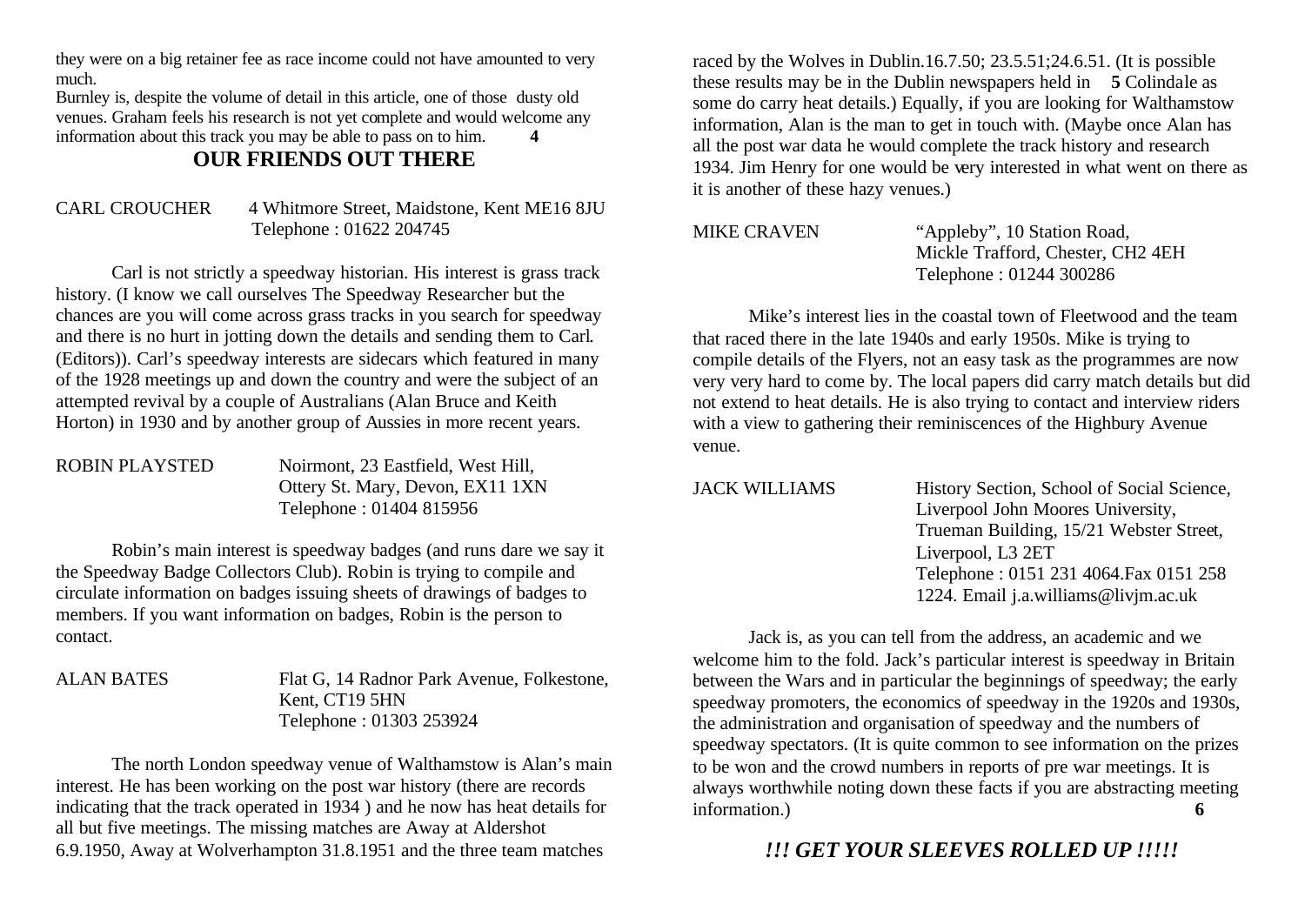In 1/1 Graham and I suggested that there was a lot of work to do. In this the third effort we want to set up some targets for you to think about researching.

To quote The Sound of Music - let's start at the very beginning - and the letter A. **Aberdeen** is one on offer as there have been suggestions that dirt track racing was staged in the Granite City. The problem is when ? Certainly wasn't 1928 to 1931 as I have been through the "Press & Journal" which would have documented anything of this nature. Maybe 1931 to 1939 and 1945 onwards. Certainly there was sand track racing on the beach (it was free to watch from The Esplanade) and grass tracks by the score. (Remember Andy Ross of Peterborough - he came from Stonehaven which is ten miles south of Aberdeen.)

Next we offer **Alde rshot - Boxhall Lane** . I know of 12 meetings in 1929 The question is - were there any more meetings before the stadium site was redeveloped sometime before the area was resurveyed by the Ordnance Survey for its 1937 edition. ?

How about **Wombwell - Ings Road** ? The better known track was at South Yorkshire Sports Stadium (SYSS) but Ings Road was operated by Darfield Motor Cycle Club from 1928 until ?? Maybe you could start by looking in the Barnsley Chronicle which covers Barnsley (Lundwood) and Wombwell (SYSS).

Now for an obscure one which is causing Graham grief - **Derby.** Did it or did it not have a track ? The era of search is 1928 to 1932 (say) and should not be confused with Long Eaton which operated in 1929.

The Leeds - Bradford area is a place where there may be a lot of gems to be uncovered. There was a "dirt track" of sorts at Morley in 1928 but it is thought that it was a scrambles type venue if contemporary photographs can be confirmed. **Post Hill, Pudsey** definitely staged 8 meetings in 1928 in addition to its more famous hill climbs and scrambles events. A venue called Leeds Speedway which operated in the summer of 1928, sometime before Fullarton Park opened in October, was more than likely a grass track but needs checking. Finally, speedway was staged at Greenfields Dog Track and called The Autodrome in 1928 and this requires research. We do know it was the venue for a race between a rider and greyhound. (Greenfields was Bradford Speedway in 1961 and 1962.)

Our final target is **Barrow - Little Park**. This operated from some time in 1931 onwards until ???. According to Don MacDonald (Grant's Dad) there are cinder traces where this track was supposed to be located.

We will publish any details you can come up with. More targets for work in the next edition. However, just to whet your whistle I'll mention **Mansfield Woodhouse** (Not Mansfield); **Stainforth; Thorne; Huddersfield;** and **Whalley**  as candidates. (JH) **7**

*RIDER RECORDS*

There is a fair bit of interest in the compilation of a list of riders. It is a very big task and requires, like everything else, someone, (or more than someone,) willing to tackle the task. Any offers for this task. The Marine Gardens book has A - Z sections which lists all the riders known to have raced at that track. I have compiled A-Zs of all the riders appearing at the tracks in Glasgow 1928 to 1932 and 1939 to 1940. I also have a similar list of riders who visited Old Meadowbank between 1948 and 1954 and could compile a home rider and novice list for that era quite quickly.

The exercise for Glasgow is incomplete as the newspapers did not list the also rans in most events and only the riders who finished in first and second places are recorded. However, it is still an exercise worth doing.

An interesting spin off is the compilation of real names and nicknames. For example Paddy Mills of Norwich fame was really Horace Burke and Tip Mills was really plain old Horace too. Mark Hall of Berwick was Walter Elliott. "Onanoff "Johnson was plain David, "Stiffy" Aston was William and "Buzz" Hibberd was christened Geoffrey. Terry Stone - ex Rayleigh, Exeter, Glasgow and New Cross - is interested in nicknames and is compiling a list for his display on his superb stall which he mounts a various events.

Any offers for the real names of Taffy Williams - Cardiff / West Ham 1928 - 1930, Butch Williams - West Ham Hawks 1938, Buster Breaks of Rochdale 1930, Smoke Robinson of Preston and then Belle Vue of 1929/1930 and Son Mitchell of post war Newcastle ? (JH)

#### **SEASONS 1939,1946 AND 1947**

Hugh Vass of 111 Arthurview Crescent, Danderhall, Dalkeith, Midlothian, Scotland has offered to take compiling the meeting details for seasons 1939, 1946 and 1947. Thanks Hugh. What is needed now is for everyone who has unpublished information on these three seasons to pass it on to Hugh. If the meeting details featured in the Speedway News Hugh has the published information - but can you fill the gaps ? He is seeking details not published including second half details.

The exercise raises an interesting issue, the standardisation of the annotation of the available information. We probably mark our programmes - ef - when a rider suffers engine failure. This is not always so and we know of annotations such as conked, conk, bd which mean the same. The annotation of a fall is usually - f - but off and crashed have been used. Ideas on a standard list of speedway statistical notations are welcomed. There is a list of markings in the speedway rule books which is quite comprehensive. **8**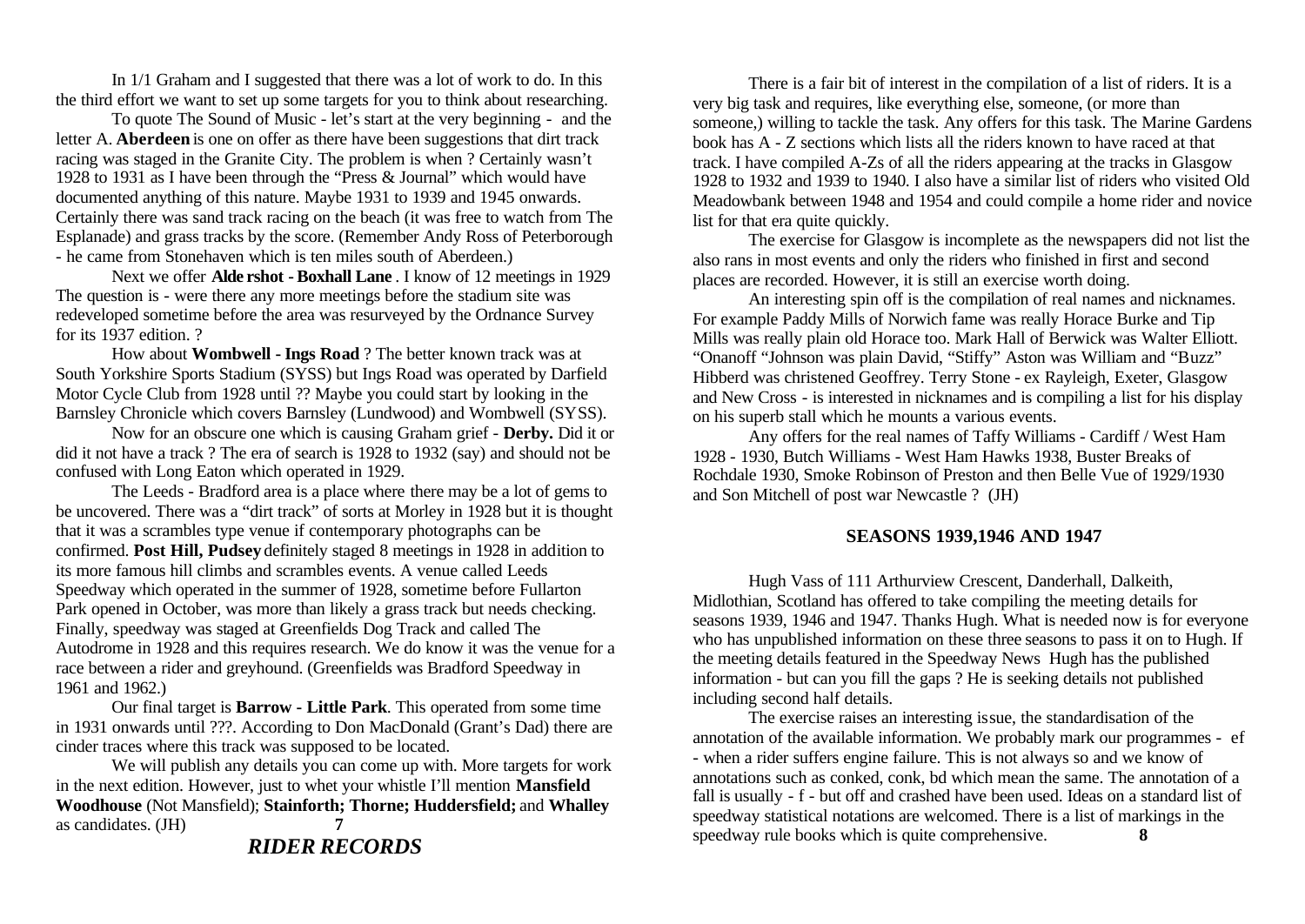# **HELP WANTED**

Jim Gregory (ex Rayleigh, Wimbledon and Oxford who has flashed almost subliminally on BBC's advert for it's Annual Report) is looking for heat details of the following meetings he rode in : Oxford 28/05/1953 World Championship Round; 4/06/1953 Midland Riders Championship; 16/06/1953 Best Pairs; 25/06/1953 v Plymouth; 2/07/1953 v St.Austell; 30/07/1953 v Plymouth. Wolverhampton 26/06/1953 v Oxford. Plymouth 31/07/1953 v Oxford. Rayleigh 9/05/1953 v Oxford; 21/05/1953 v Wolverhampton.Exeter 8/06/1952 v Oxford. Details to Jim at Holly Lodge, Roundabout Lane, Wellyw00n, Herts.

Jim Henry would like heat details for the following meetings at Glasgow White City 1945. Glasgow 61 London 47 raced 15.8.1945; Glasgow56 Newcastle 51 29.8.1945;Ron Johnson's Select 42 Bill Kitchen's Select 42 10.10.1945. (Will provide details of all other 7 meetings raced in 1945 in exchange for all or any missing details.)

Ian Moultray, 24 Moredun Park Gardens, Edinburgh Tel ephone 0131 666 2826 is working on the history of Edinburgh Speedway 1948 to 1954 and would like details of meetings which featured Edinburgh riders other than league/ cup matches. Ian would like a detailed break down of the scores ie Jack Young 3 3 3 3 3 15. In particular Ian is seeking the scores for : Dennis Parker - Speedway Riders' Championship Round at Hastings 19 May 1948; Eddie Lack, Harold Booth and Harold Fairhurst - Gala Cup at Motherwell 21 July 1950; Danny Lee for North of England Select at Motherwell on 28 July 1950 (Speedway News doesn't give 4th places), Ron Phillips, Harold Booth, Bob Mark and Bill Baird for Scottish Select at Motherwell 15 September 1950 and Eddie Lack, Harold Booth, Ron Phillips and Bob Mark Best Pairs at Motherwell 22 September 1950. Finally, can you help provide the scoring details for Bob Mark's world championship round in Munich 16 June 1952 ? (Touches of Chariots of Fire here as a team mate was originally drawn to ride this round but withdrew because of his personal views. Bob stepped in and took his place and team mate competed in the UK rounds.)

Robert Bamford, 14 High Street, Malmesbury, Wiltshire, SN16 9AU Telephone 01666 826282 is researching the history of Swindon with a view to publish a book to coincide with the Robins' 50th Birthday. He is urgently seeking some heat details for meetings at Tamworth, Poole and Hanley (Stoke) - presumably for meetings in the old Third Division circa 1949 to 1951- as they don't appear in contemporary publications.

Roger Whitehouse, 7729 Hazelmere Street, Burnaby, British Columbia, VSE

2BS, Canada is trying to collate the riding numbers from the Association of Southern Speedway Promoters in the pre war era. Roger has identified Art Pechar as No2 (there being no No.1) and has reached Ernie Mayne at 251 but is still trying to fill gaps in between and riders numbered higher than 251.

Paul Baston, 30 The Weald, East Grinstead, Sussex, RH19 3UB is preparing to research all junior leagues prior to 1984, including an attempt to compile a record of rider averages. This a daunting task as most information will be in programmes because most of these events were staged as second halfs.

#### **OFFERS OF HELP**

Bernard Brinkley of 31 Bedford Road, Ickleford, Hitchin, Hertfordshire Telephone No. 014262 422294 makes a very kind offer of going to research material from the Colindale Library for anyone who is looking for information from that source. Bearing in mind the volume of information that is held there, this could be a full time task. Contact Bernard directly to discuss with him how he could help you.

Graham Haynes of Coleford House, Coleford Close, Mytchett, Camberley, Surrey, GU16 6DX can supply details for the following Southampton 1936 and 1962 seasons; New Cross 1962; Wembley 1946 to 1954, West Ham 1965 and Eastbourne 1969 onwards. Graham has shown interest in his local press and rediscovered Aldershot Boxhall Lane which staged 12 meetings in 1929. (Jim Henry dug details of this one after reading in the caption of a photograph in the Southern edition of the Auto that Stan Lemon was track record holder at Aldershot.)

Paul Hornsby, 186 Broadway, Yaxley, Peterborough, PE7 3NT is intending to log in details of Peterborough's meetings into his computer. He can provide details of meetings staged at the East of England Showground for anyone researching team details or individual rider information. (Hope Paul will be inspired to dig out details of pre 1970 Peterborough activity.)

Mick Bird, 18 Tyndale Street, Leicester LE3 0QP Telephone 0116 254 9977 has agreed to undertake the task compiling a database on programmes (including programmes for rain offs and other non events (like the Edinburgh v Liverpool match in 1953 and Jim Henry's Sanata's Sleighers v The Hogmanay Hangovers snowed off event at Linlithgow)).He is trying to list (and collect a copy of) every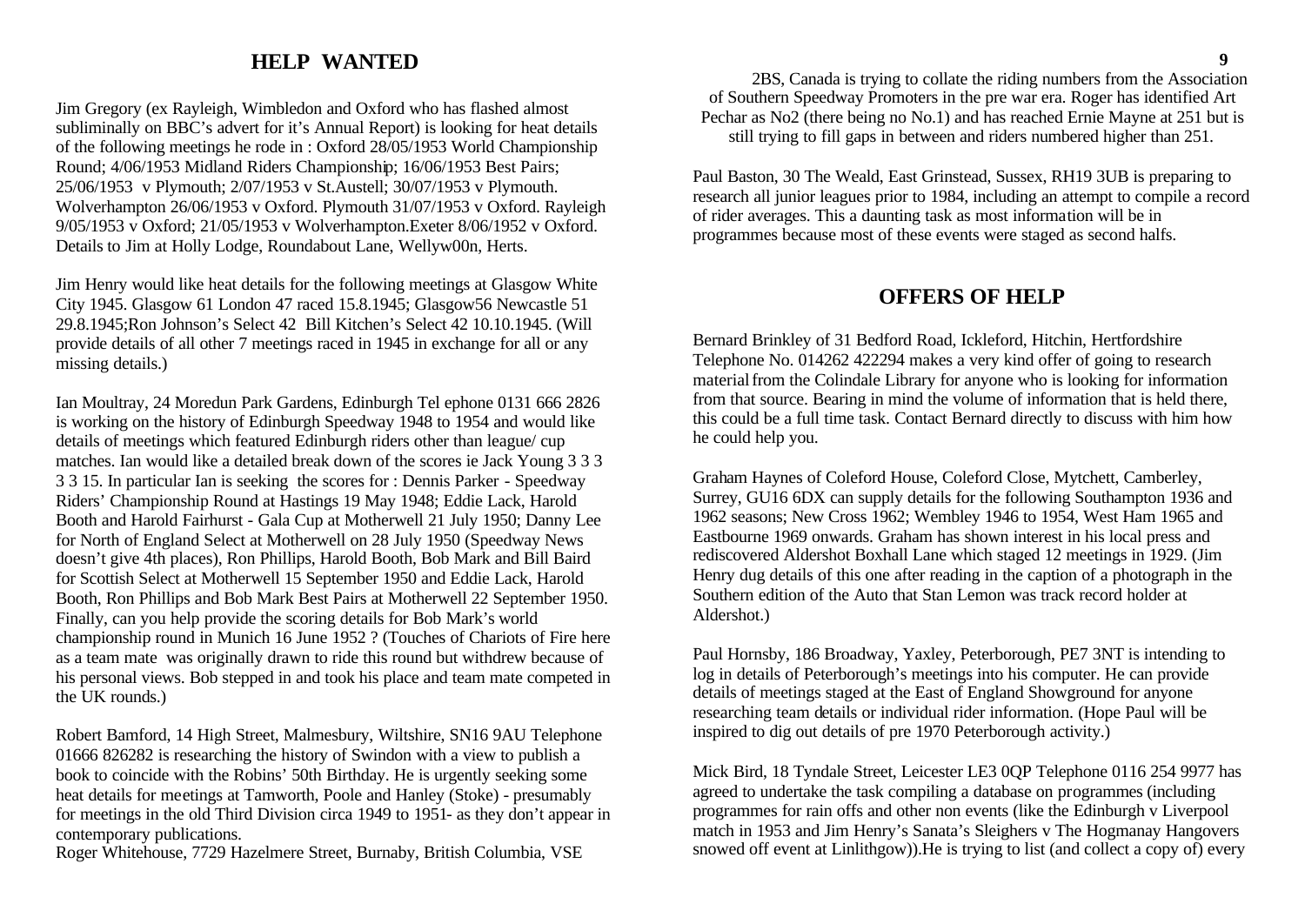programme ever produced. Anyone with information to contribute or seeking information should contact Mick directly in the first instance.

#### **10 WHAT ABOUT - A SPEEDWAY HALL OF FAME ?**

John Dotters from Flixton, Manchester came up with an interesting idea. (One that I floated in a Linlithgow programme a few years ago when I had the opportunity to use this as a soap box. (Jim Henry)) However, it is perhaps worth re-examining. John suggests we might like to think about a Speedway Hall of Fame. Barry Briggs established a Speedway Hall of Fame at the museum at Donnington and restricted membership to those who had won the Speedway World Championship. It is not a bad starting point but it rules out riders who performed 1923 to 1935 and 1939 to 1947. Equally it rules of riders who were stars of their day but never quite managed to reach that pinnacle. John has a good idea and one which is worthy of debate.

What about guys like Sprouts Elder who could add many thousands to the gate of meeting between 1928 and 1930 yet he left Britain at the end of 1930 never to return. Vic Duggan was an immediate post war star who peaked before the World Trophy returned and who could dismiss the claims for Jack Parker's elevation to a place in a Hall of Fame ?

There is one thing for sure - speedway statisticians would be able to put the efforts of many riders into some context similar to modern day averages allowing the efforts of pre war riders to be fully evaluated. (Aside - how do we evaluate the efforts of riders in the days before league averages ?) We do have a slight reservation, and it is thus : Is The Speedway Researcher the correct channel for such debate or should it be tackled by other publications ? As ever, we would love to hear your ideas - for example, should we have a Speedway Hall of Fame Committee charged with the election of riders to the task of selecting candidates for the honour ? If so, who should be on that Committee ? Where should the Hall of Fame be Housed ? (A couple of places spring to mind - The National Motorcycle Museum - and the ACU Offices at Rugby for starters. Maybe Wembley could find space for the Hall of Fame, after all, so many World Championships were staged there. )

#### **DATABASE SUGGESTIONS**

Another idea for compiling a database about is cigarette cards. Again, Graham and I think it is a worthwhile exercise and are happy to float it in The Speedway Researcher. Yet again we would be happy to see a person to coordinate the compilation of the database.

Any other ideas will be welcome as we would like to think we can reflect what our subscribers are interested in. If we are not getting it right - tell us and we will see what we can do for you. **11**

# **NEWSPAPER INFORMATION**

In order to help you find the information we intend to compile a record of newspapers which might be a source of records of speedway meetings. The record is compiled from the Colindale Library (BL) catalogue and each newspaper will be allocated a number. The dates given relate to Colindale's holdings. Later in the series we will give details of local library holdings by reference to the unique number each newspaper has been allocated. The papers are listed in the BL catalogue by town of publication and not town of track.

We personally don't know how good or bad many of these papers are. Please feel free to tell us how good or bad any newspaper is for speedway coverage and we'll let everyone know. There is no point wasting time chasing through papers which are quite useless and give nil coverage.

**ALDERSHOT** : Tracks : **Boxhall Lane** - known to have staged 12 meetings in 1929. Track was a greyhound stadium which had gone by the survey for the Ordnance Survey map of 1937. Did this track run in any other seasons ? **Aldershot Stadium, Tongham** - recorded as racing 1950 to 1960 in various competitions.

Newspapers: (1) Aldershot & District Town Crier June 1933 - July 1939; (2) The Aldershot News 1928 -Octt 1969

**BARNSLEY** : Tracks : **Barnsley Lundwood** - 1928 to 1930 at least. This out of town venue with its straights at different levels and its (reportedly) turf safety fence is a poorly documented venture. (**Wombwell South Yorkshire Stadium and Wombwell Ings Road** are close by to Barnsley and local coverage is likely. )

Newspapers: (3) Barnsley Chronicle and South Yorkshire News 1928 - 1949; (4) Barnsley Independent 1928 - Sept 1939.

**BARROW** : Tracks : **Barrow Holker Street** - 1929, 1930; 1972 - 1974. This track was built round the football stadium. It opened one week as a grass track and a week later it was a dirt track just like Hull White City.

**Barrow Little Park** - 1931 - 1932. The opener is featured in the Auto but it is a hazy venue worthy of some research. **Barrow Park Road** - The tiddler on the hillside which flourished in the late 1970s and was used by a very young Grant MacDonald for a spell in the the 1990s.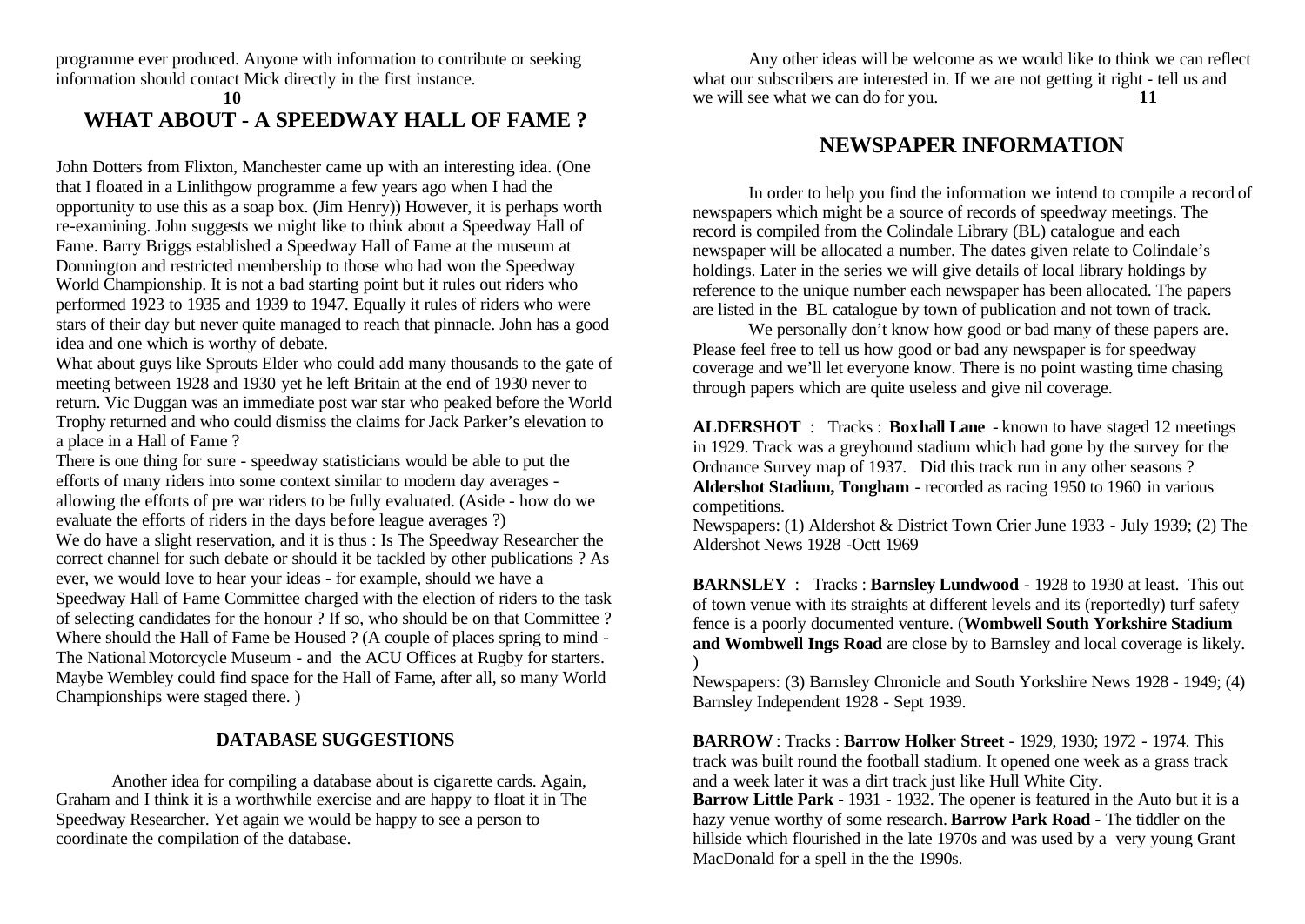Newspapers: (5) The Barrow Guardian 1928 - June 1947. (6) The Barrow News 1928 - June 1947. (7) Barrow News and Barrow Guardian July 1948 to date. (8) North West Gazette Nov 1971 - Date. (9) The North Western Daily Mail 1928 - Dec 1940. (10) North Western Evening Mail Jan 1941 - Date.

**12**

**BERWICK** : Tracks : **Berwick Shielfield** - Opened in 1968 but was closed down at the end of 1981. Reopened 1996 and still running 1998. **Berwick Berrington Lough**- The deep rural stadium which housed Bandits between spells at Shielfield.

Newspaper: (11) The Berwickshire News and the Berwickshire Advertiser 1968 - Date.

**BIRKENHEAD** : Track : **New Brighton** - Yet another hazy venue which is thought to be the greyhound track in the New Brighton area of the Wirral Peninsula. No accurate details on when this pre war track operated. Newspapers: (12) Birkenhead Advertiser and Wallasey Guardian 1928 - July 1940. (13) The Birkenhead News and Wirral General Advertiser 1928 - 1940.

**BIRMINGHAM** : Tracks : **Birmingham GreetMotordrome** - Short lived pioneer era venue. **Birmingham Hall Green**- Main track in the pre war era which was closed down due to noise complaints from local residents. **Birmingham Perry Barr (Alexander)** - An early pre war venue we think and the mainstay of post war speedway. 1946 - 1957 with a short open licence season in 1960. **Birmingham Perry Barr Greyhound Stadium** - a pre war venue 1928 - 1930 then the post war venue 1971 until closure for redevelopment for a supermarket. **Birmingham Wheels Project** a short lived 1980s venture close to the city centre. This was also known as Bordesley Green. Newspapers : (14) Birmingham Gazette 1928 - Nov 1956. (15) The Birmingham Mail 1928 - April 1963. (16) Birmingham Evening Mail and Despatch April 1963 - Date. (17) Birmingham Post 1928 - Nov 1956. (18) Evening Despatch 1928 - April 1963. (19) The Midland Counties Herald, Birmingham and General Advertiser 1928 - Jan 1933. (20) Evening Despatch Sporting Buff 1928 - May 1940. (21) Sporting Buff Aug 1946 - April 1960. (22) Birmingham Times Sept 1936 - Aug 1938. (23) Sunday Mercury and News 1928 - July 1931. (24) Sunday Mercury July 1931 - April 1960. (25) Sunday Mercury and Weekly Post May 1960 - Date. (To Be Cont.)

#### **OBSCURE JOTTINGS - (OR DID YOU KNOW ?)**

The Speedway Researcher can reveal exclusively that the trophy won by Wimbledon's Bobby Andrews in 1963 and featured in the Vintage Speedway

Magazine was probably one of two identical trophies presented by Victor Martin to Belle Vue Speedway in 1942 (or one from a similar casting). Known as the Victory Trophy one was won by a rider and the other by a supporter holding a lucky programme. One trophy is in Scotland. (Thanks to Ian Sommerville and Barry Stephenson for help with this one.) **13**

The opening meeting at Melton Mowbray Speedway in Leicestershire was staged on Sunday 7th August 1949 and featured a challenge match between Melton and The Rest. Prime mover of the meeting, organised by the Melton Mowbray Motor Cycle Club, was Wilf Plant. It was a cinder track where the cinders were laid down over the grass in the centre green of the greyhound stadium. The opener was picketed by the Lord's Day Observance Society who opposed racing on a Sunday. The leader of the picket, a local minister (sorry, vicar) did relent as he stood in the pouring rain and go in and have a look at the action. He told the press that he did not think the action was much to get excited about.

In the early days speedway was prohibited by the ACU on Sundays. Riders who rode at Audenshaw, a Sunday track were suspended for racing there so rode under assumed names like Dan De Lyon. Leeds, a track which found it difficult to draw a crowd on a Saturday because of the religious beliefs of many potential fans, also staged Sunday meetings late in 1930 which resulted in rider bans.

Ron Johnson lost a passenger from his sports car as he sped through Hyde Park one evening. He is reported to have hit a bump in the road so hard that the gentleman travelling with him was catapulted out of the seat.

Bradford Autodrome, (Greenfields Stadium) staged a race between a speedway rider and a greyhound in 1928. Obviously they had to travel different distances and in the end the speedway rider won. In a similar bit of Yorkshire "madness" a grass track rider raced an aeroplane over four laps and beat the flier.

Contributions to obscure jottings will be welcomed with open arms by Graham and Jim.

### **New Publications**

Allan Batt, POBox 19687, Christchurch, New Zealand has published "The Cindershifters - Pre War Speedway in New Zealand" which covers this interesting era.The book is modestly priced at £3.50 including air mail postage. Suggest you send payment in New Zealand dollars - available from most banks.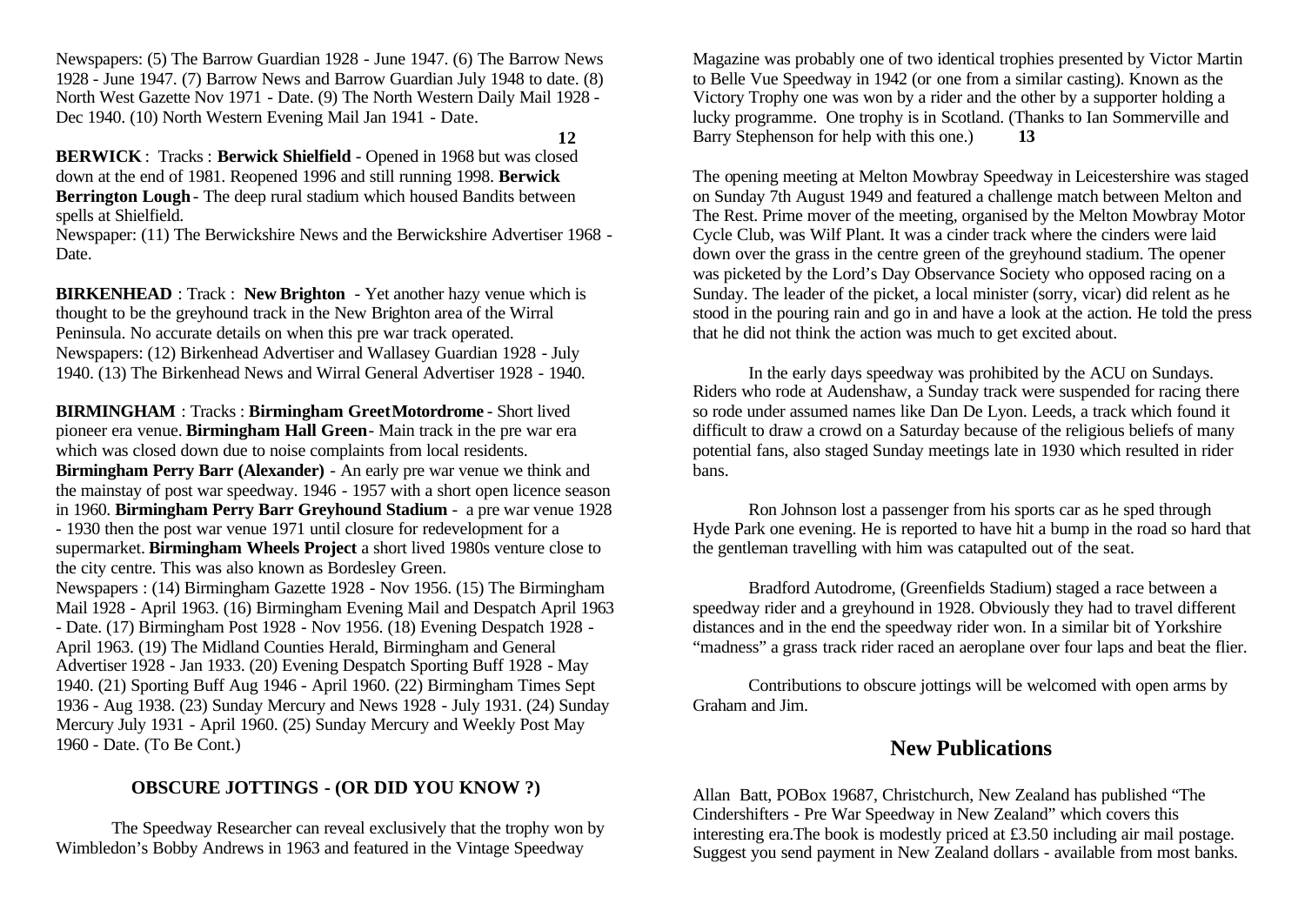Jeremy Jackson's recent book on St.Austell is now sold out. He is planning a second book, on St.Austell Gulls 1998 plus details of 1960s Gulls Glyn Chandler, Ivor Toms and Chris Julian. **14**

#### **THE BACK PAGE**

It is desirable that we are all working to a common goal and to achieve this we need to work in a standardised manner for every bit of work. We realise gaps may still exist as information is supplied but some information is better than nothing. If you have information - share it if you can. The following is a sample of the information being ga thered by various researchers. Please feel free to send us details of your data bases and maybe someone can help you add to yours.

#### THE ROLL OF HONOUR

The Roll of Honour is an attempt to pull together the names of riders killed on speedway tracks from its earliest days in 1923. (Is Roll of Honour the best description for such a list ?) The exercise was started by Colin Clarke, ex Rayleigh, in his year as President of the Veteran Speedway Riders' Association. The task has been picked by by the Editors of The Speedway Researcher and significant contributions have been made by Gosta Kinnander in Sweden and Graeme Frost in Australia. An extract of the Roll of Honour appeared in the Vintage Speedway Magazine Vol 5 No. 4. The following extract is set out below showing the format of the information sought.

An exercise to extend it to riders killed in non speedway accidents has been started by Don Gray of Waterbeach is a welcome addition to the knowledge base. The Roll of Honour has deliberately been compiled in alphabetical order. A time ordered list, we feel, begs the additions to a list which nobody wishes to grow.

#### SPEEDWAY ROLL OF HONOUR

#### WORLD WIDE LIST OF RIDERS KILLED IN TRACK ACCIDENTS

| 01.07.50 01.07.50 |
|-------------------|
|                   |
| 17.04.82 21.04.82 |
| 09.09.31 12.09.31 |
| 16.08.47          |
|                   |
| 26.07.86          |
|                   |
|                   |
| 22.05.49          |
|                   |

Charlie APPLEY 33 Canadian Birmingham Newcastle 07.10.46 07.10.46

Josef ANGERMULLER German Chivitta Nuova 24.04.77 24.04.77

**15**

# **THE THOUGHTS OF A PIONEER**

As a contribution to a proposed book which would provide a full history of Glasgow's pre war speedways, Norrie Isbister penned this short article. Norrie, who can be called Mr Glasgow Speedway because of his many levels of involvement in the sport in the city, has an interesting thought on the name for the sport which interests us all.

#### **IT SHOULD BE CALLED DIRT TRACK SPEEDWAY RACING**

 Maybe being an old Pioneer and racing under the heading of Dirt Track Racing - I could be a little biased and not so keen on the words speedway racing. My reason being that, on its own, it in no way is sufficient description of what our family sport presents or in actual fact is.

 To the average outside public it might suggest some guy trying to go faster than an other guy, but on what ?

 Then we have the original - Dirt Track - suggests more of what it's about but still does not ring the bell loud enough.

 There is, therefore, no reason why the old and new cannot be combined to make it Dirt Track Speedway Racing as this explains what it is.

The Speedway Researcher is Published and Printed by :

| Jim Henry           |
|---------------------|
| 90 Greenend Gardens |
| Edinburgh, EH17 7QH |
| Tel: 0131 664 7185  |
|                     |

The editors would like to thank Hector Robles for his skills in setting up 1/2 and this effort. They would also like to thank Bob Snedden for help with the reproduction. Deadline for copy for 1/4 is 1st February 1999. We would also like to thank the Speedway Star for its coverage.

The next issue will complete Volume One. We look forward to your support for Volume Two. We have grown from a four page effort to this which is double that size. Has The Speedway Researcher helped you ?